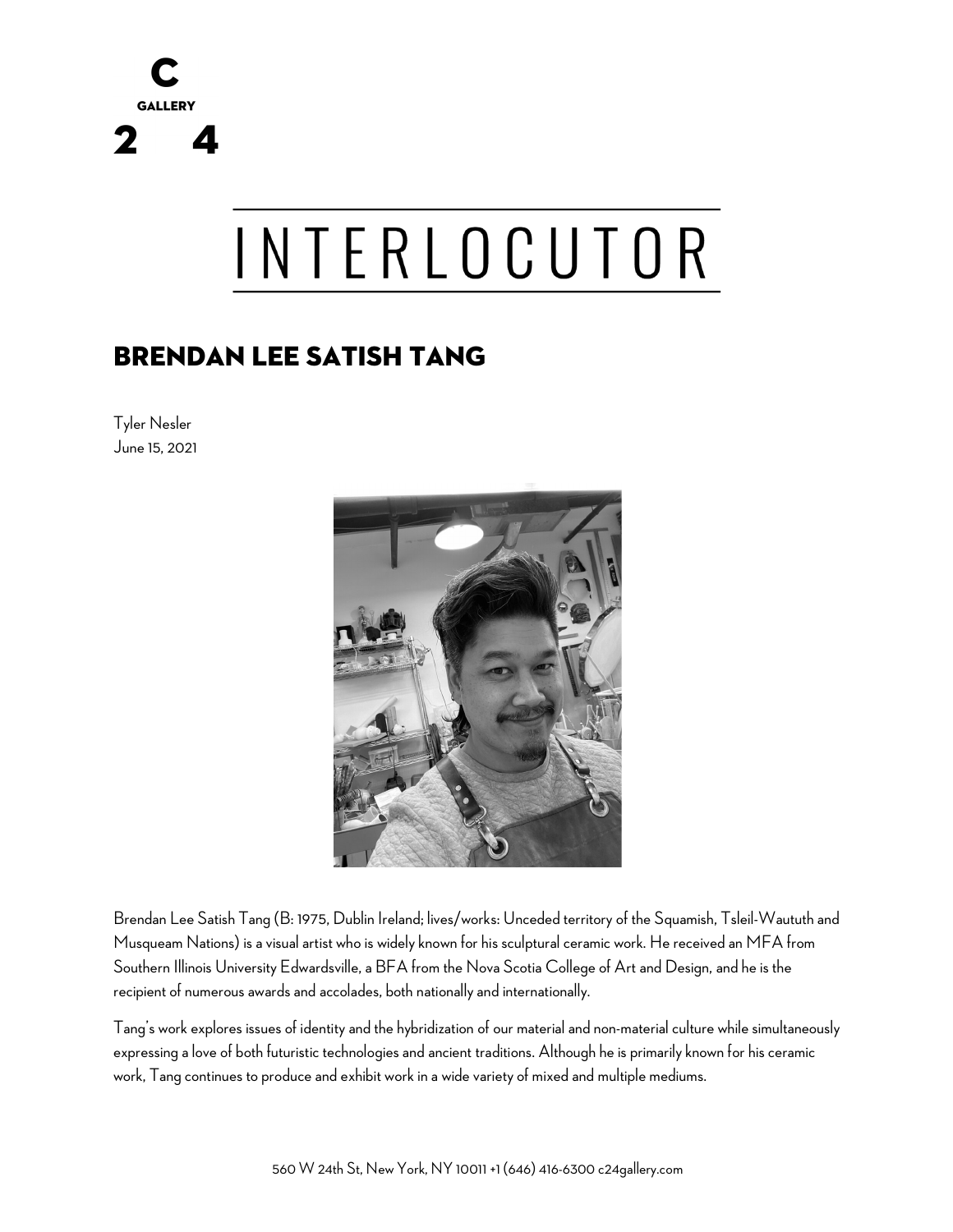

Works from Brendan Tang's series "Manga Ormolu" at C24 Gallery's group show "Earthen Delights"

Brendan is currently showing work from his series "Manga Ormolu" at NYC's C24 Gallery as part of the group "Earthen Delights" show. In a futuristic update of the 18th-century French practice of gilded ormolu, Tang has created a mashup of traditional Chinese Ming dynasty vessels and robotic prosthetics inspired by Japanese manga and anime. The series offers multiple points of entry into a sociocultural dialogue about fantasy and transcendence amidst the evolving Western experience of Asian culture.

## **In your artist statement you write, "Although I am considered Asian Canadian within the dominant culture's framing, my family has lost even vestiges of connectivity to Asia through several generations of intercontinental migration and ethnic intermarriage." Did this sense of shifting identity act as an initial primary impetus for you to create art?**

Maybe? I tend to be the type of artist that gets inspiration from many sources, and then dives into the studio with a head full of images and tries to bring them to life. I liken my process to the way some writers refer to characters in a novel; the writer is simply there to record what their characters are saying and doing. In the same way, I will often get a vision of what I would like to create. It's only upon reflection, or (if I am lucky) during the process of making, that I begin to understand the true meaning of a work.

I am willing to concede that my early exposure to multiple cultures taught me to "code switch" on a daily basis, that is, to be able to shift the way I expressed myself to fit in with different social situations. I believe the cultural mash-up I grew up with results in the type of work I make.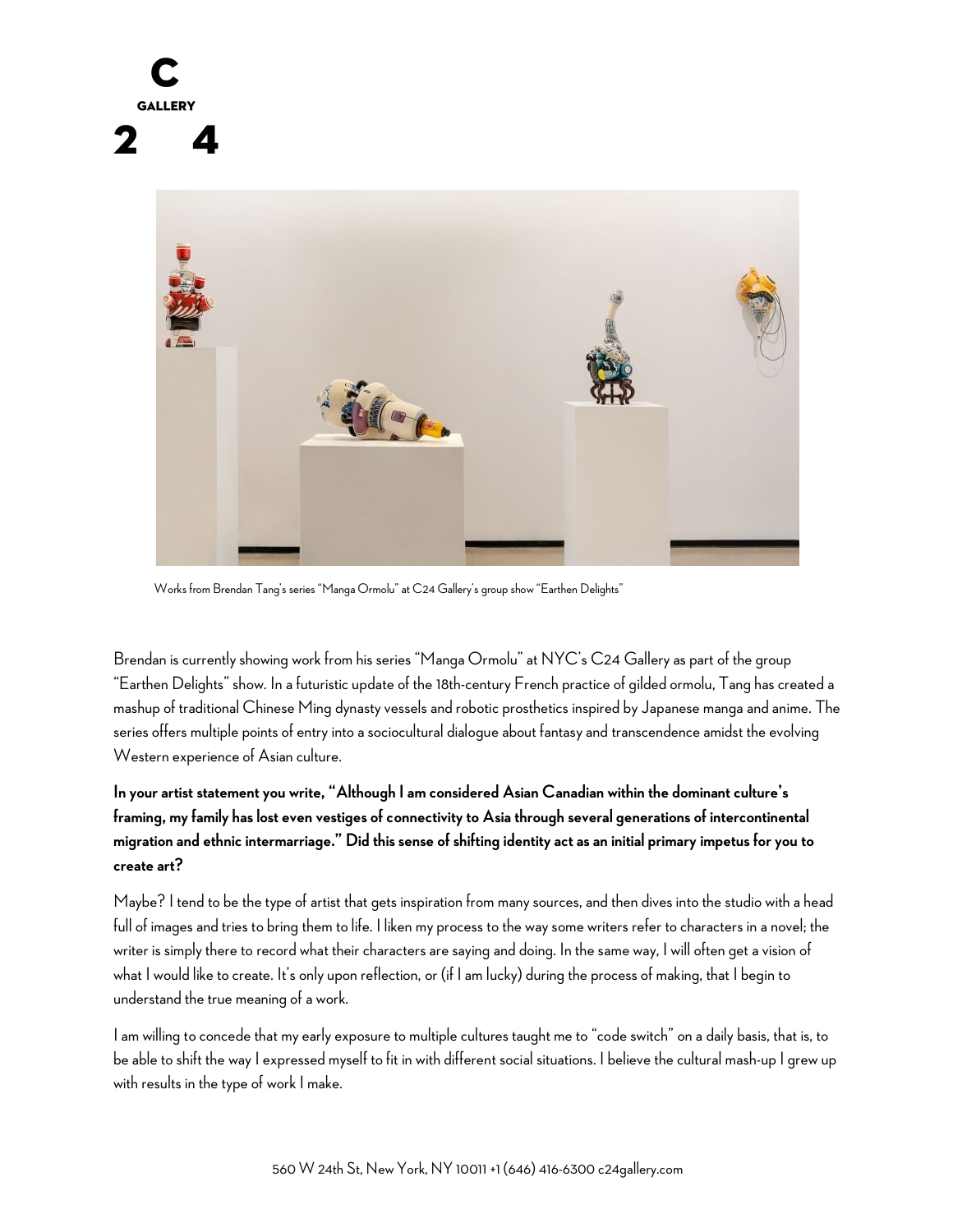



"Manga Ormolu 4.0r", 2013, Ceramic and mixed media - 16 x 20 x 13in. (40.6 x 50.8 x 33cm)



"Manga Ormolu 4.0r" (detail)

#### **You work primarily with clay. What drew you to this medium, and what do you consider to be some of the key challenges and advantages of working with it?**

Early on, working in clay was a choice that my body made and not my mind. What I mean is that working in ceramics is incredibly physical, both in the coordination required to handle the material and in the physical directness of many of the processes that I employ (hand building, wheel throwing, slab building, etc.). Working in clay is a very methodical practice, with a lot of stages where things could go sideways. I suppose it is that challenge that keeps me engaged with the material, which seems pretty antithetical to the on-demand culture we live in.

I also really love the malleability of this material and its ability to look like anything (wood, plastic, metal, etc.). On some level, clay's ability to be a mimic of anything is a big part of its appeal.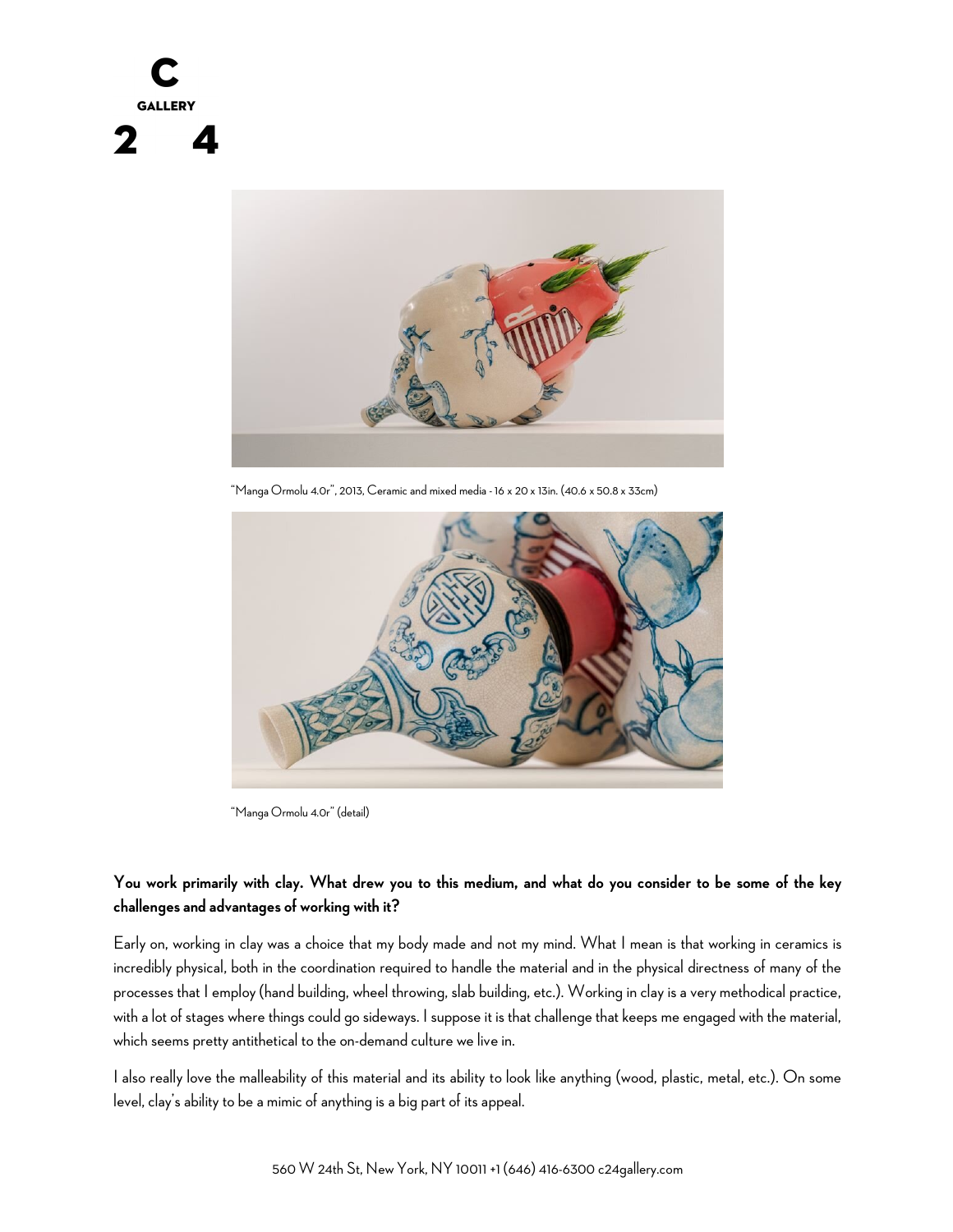

"Manga Ormolu 5.0x", 2019, Ceramic - 22 x 11.5 x 10in. (55.9 x 29.2 x 25.4cm)

**At C24 Gallery's group show "Earthen Delights," you currently have works on display from your series "Manga Ormolu." The gallery describes these pieces as "a futuristic update of the 18th-century French practice of gilded ormolu." Could you explain what 18th-century French gilded ormolu was, and why is it a foundational inspiration for you with this series?**

Ormolu is the practice of applying decorative plant or architectural ornament on to pre-existing objects. The French and the Germans in the 18th-century really enjoyed doing this to furniture, clocks, and porcelains from China. I believe it was in an effort to make it more relevant to their European tastes.

I was really drawn to these objects not for their forms, but for the ideas of hybridization and the cultural appropriation that these forms carried. In another way, I saw a part of myself in the Asian ceramic works, dripping in the rococo ornament of the West.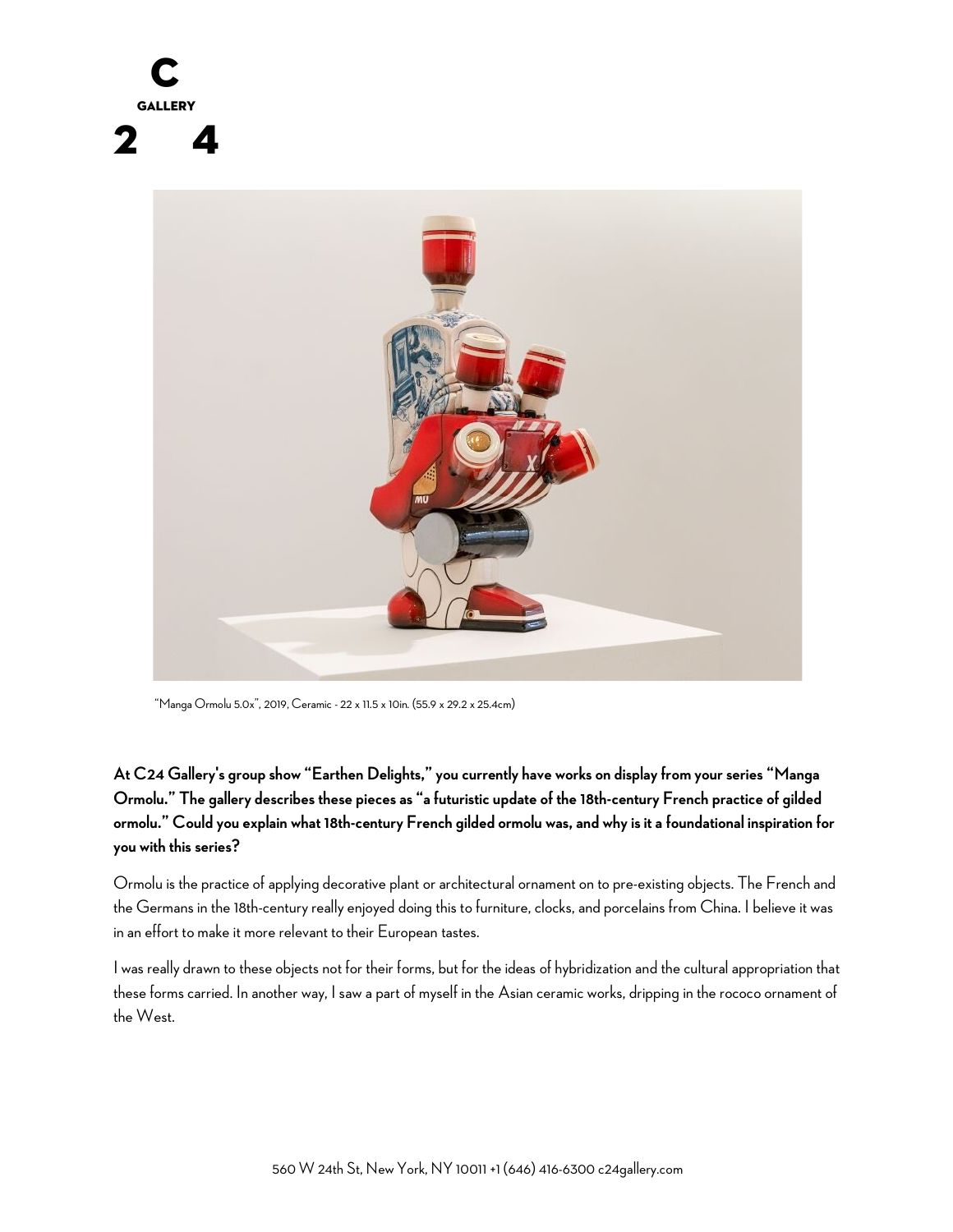



"Manga Ormolu 4.0u", 2015, Ceramic and mixed media - 15 x 10 x 11in. (38.1 x 25.4 x 27.9cm)

**The "Earthen Delights" exhibit features ceramic works that update and subvert this traditional craft. What appeals to you about the way you have combined Chinese Ming dynasty vessels with robotic prosthetics inspired by anime and manga, and how do you think this mashup fits into the overall theme of the exhibit?**

I find that the "Manga Ormolu" series delights me in many ways. There is the challenge the medium presents that I mentioned, there are the many ways the work can be deconstructed to talk about ideas around technology and its relationship with history, the body, or identity. I also enjoy watching viewers puzzle over the work.

I think the "Manga Ormolu" works speak to the themes addressed in "Earthen Delights." When thinking about "Earthen Delights," I have always read the title as a sort of pun on Bosch's famous "The Garden of Earthly Delights." To that end, I feel that any of the works in the show could easily be found within Bosch's wildly dense and surreal triptych.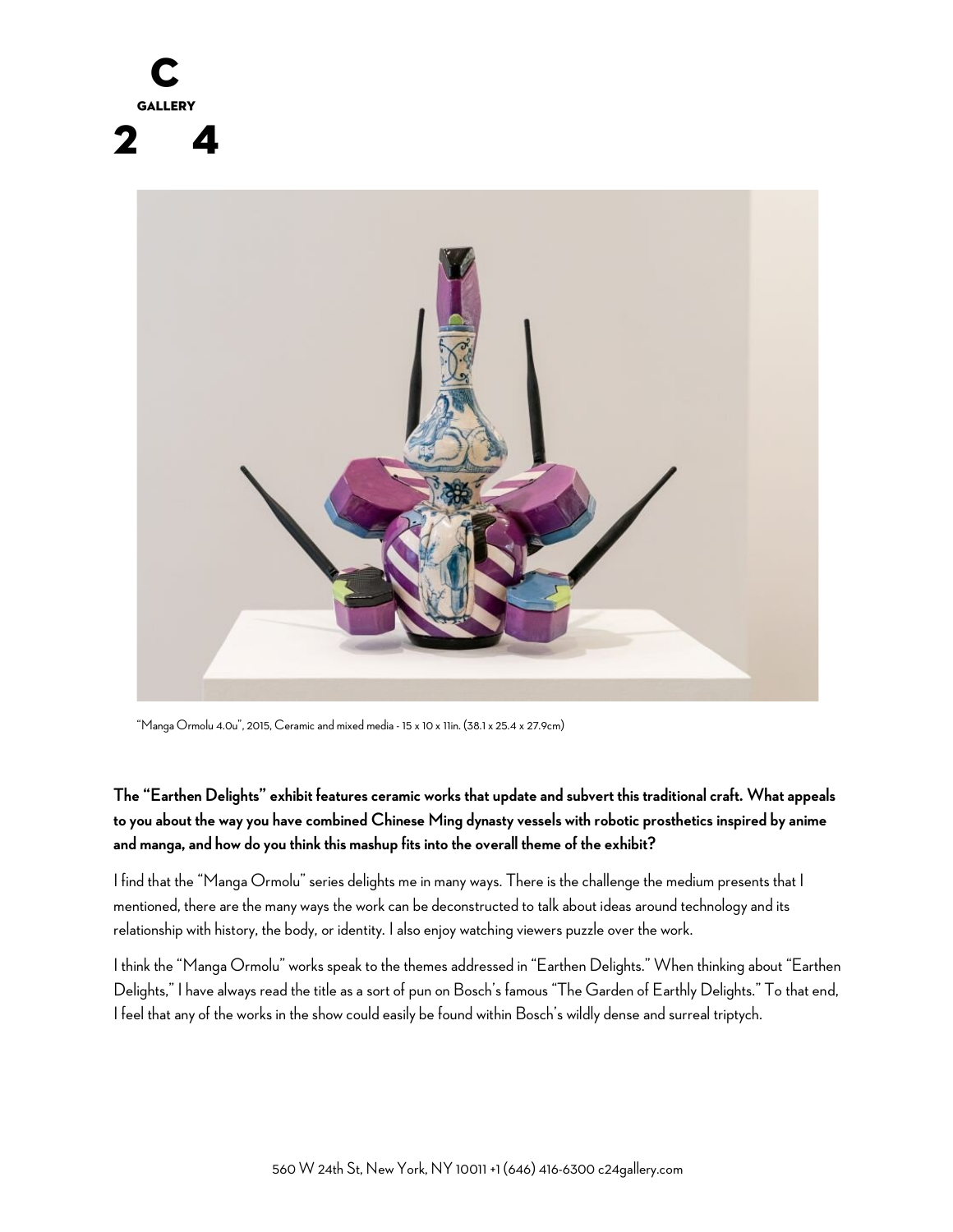



"Manga Ormolu 5.0q", 2016, Ceramic and mixed media - 24 x 11 x 11in. (61 x 27.9 x 27.9cm)

#### **There is a whimsical sense of humor and a fun kind of absurdity to your works. How do you think adding levity to your creations helps to engage viewers with the more serious topics of cultural appropriation and identity that you are exploring?**

For me, humor serves not only to hold the viewer's attention, but it is also is a great way to deliver heavy concepts. Humor is a sort of conceptual Trojan horse if you will. In a similar way, the level of execution of the work as another lure to hold the viewer.

I can't help but remember a sobering statistic I read, that on average, a viewer will look at a work for seven seconds. It is my hope that my virtuosity and humor are a way to grab the viewer's attentions for a little longer.

I will acknowledge that I do play the dangerous game of being the court jester; I can speak my truth in a funny way and everyone laughs but does nothing about it.